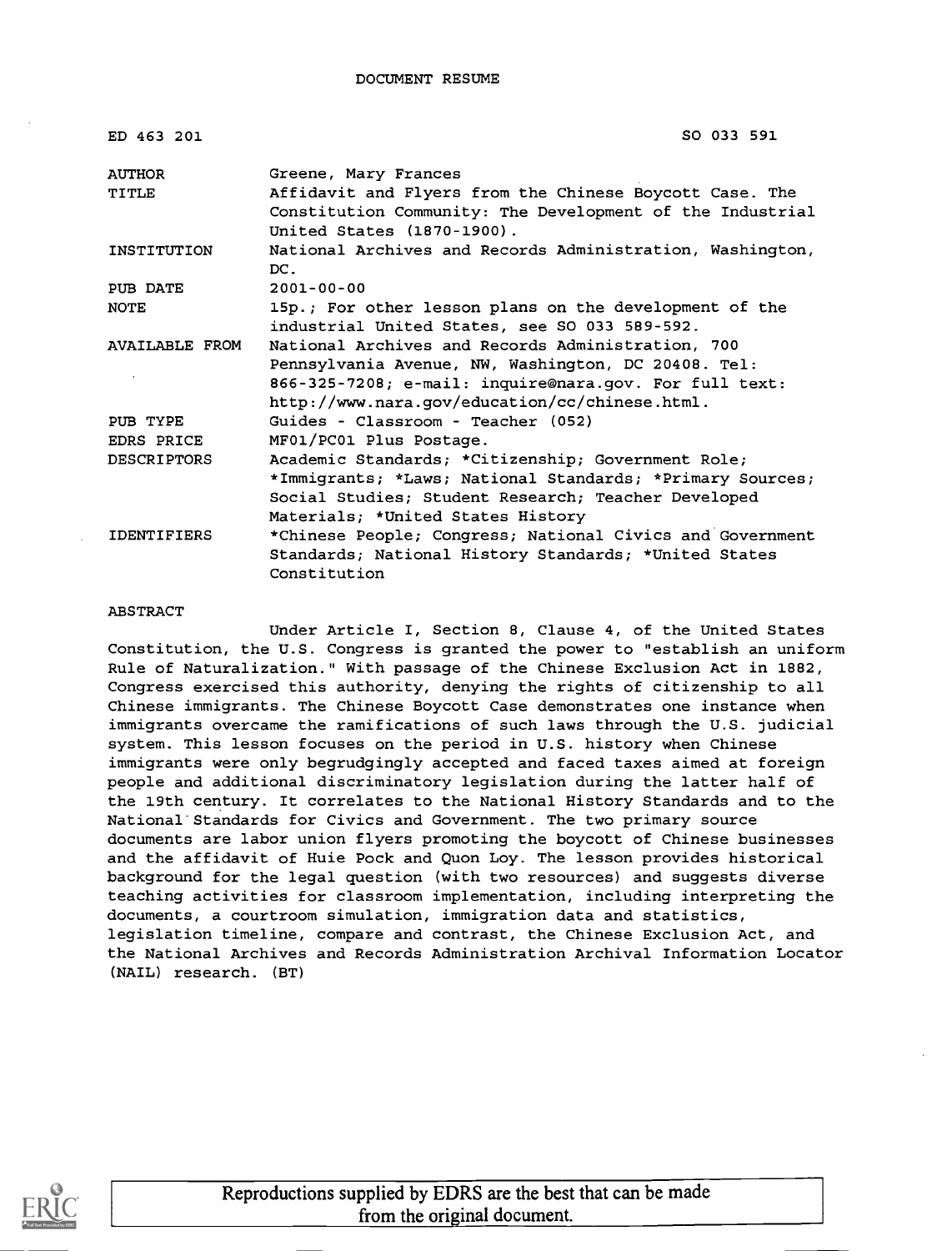Vational Archives and Records Administration



## THE CONSTITUTION **COMMUNITY**

The Development of the Industrial United States (1870-1900)

# Affidavit and Flyers from the Chinese Boycott Case

By Mary Frances Greene

National Archives and Records Administration 700 Pennsylvania Avenue, N.W. Washington, D.C. 20408 1-866-325-7208

http://www.nara.gov/education/classrm.html

#### 2001

The Constitution Community is a partnership between classroom teachers and education specialists from the National Archives and Records Administration. We are developing lessons and activities that address constitutional issues, correlate to national academic standards, and encourage the analysis of primary source documents. The lessons that have been developed are arranged according to historical era.

2

U.S. DEPARTMENT OF EDUCATION Office of Educational Research and Improvement EDUCATIONAL RESOURCES INFORMATION CENTER (ERIC)

**E** This document has been reproduced as received from the person or organization originating it.

0 Minor changes have been made to

Points of view or opinions stated in this document do not necessarily represent official OERI position or policy.



| BEST COPY AVAILABLE | □ Minor changes have been made to<br>improve reproduction quality. |
|---------------------|--------------------------------------------------------------------|
|                     |                                                                    |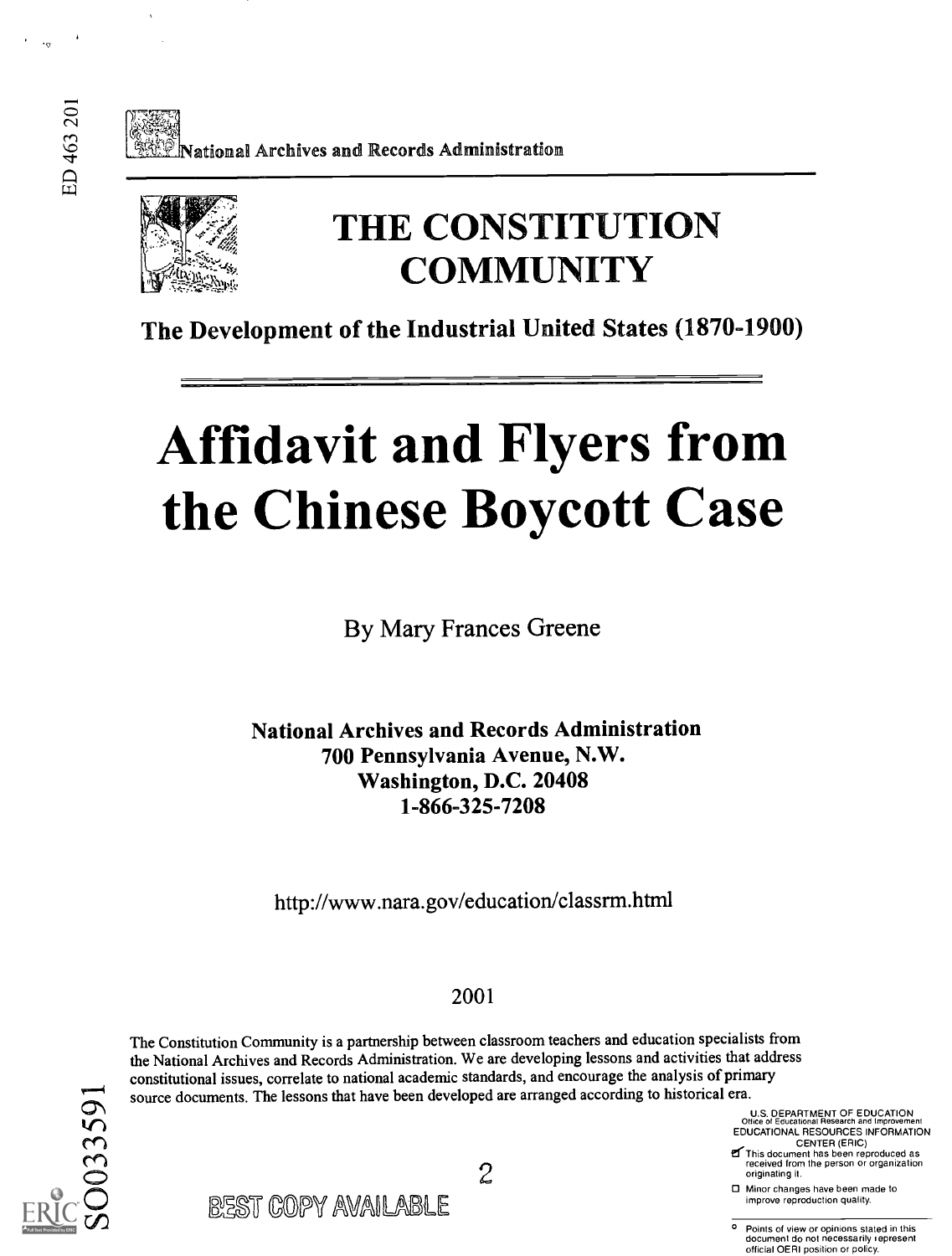

#### THE CONSTITUTION COMMUNITY



## Affidavit and Flyers from the Chinese Boycott Case

#### Constitutional Connection

Under Article I, Section 8, Clause 4, of the U.S. Constitution, the Congress is granted the power to "establish an uniform Rule of Naturalization." With passage of the Chinese Exclusion Act in 1882, Congress exercised this authority, denying the rights of citizenship to all Chinese immigrants. The Chinese Boycott Case demonstrates one instance when immigrants overcame the ramifications of such laws through the U.S. judicial system.

#### This lesson correlates to the National History Standards.

Era 6 -The Development of the Industrial United States (1870-1900)

- Standard 2A -Demonstrate understanding of the sources and experiences of the  $\bullet$ new immigrants.
- Standard 3B -Demonstrate understanding of the rise of labor unions and the role  $\bullet$ of state and federal governments in labor conflicts.
- Standard 3C -Demonstrate understanding of how Americans grappled with  $\bullet$ social, economic, and political issues.

#### This lesson correlates to the National Standards for Civics and Government.

Standard I.A.2 -Explain the major arguments advanced for the necessity of politics and government.

Standard II.D.4 -Evaluate, take, and defend positions on issues in which fundamental values and principles may be in conflict.

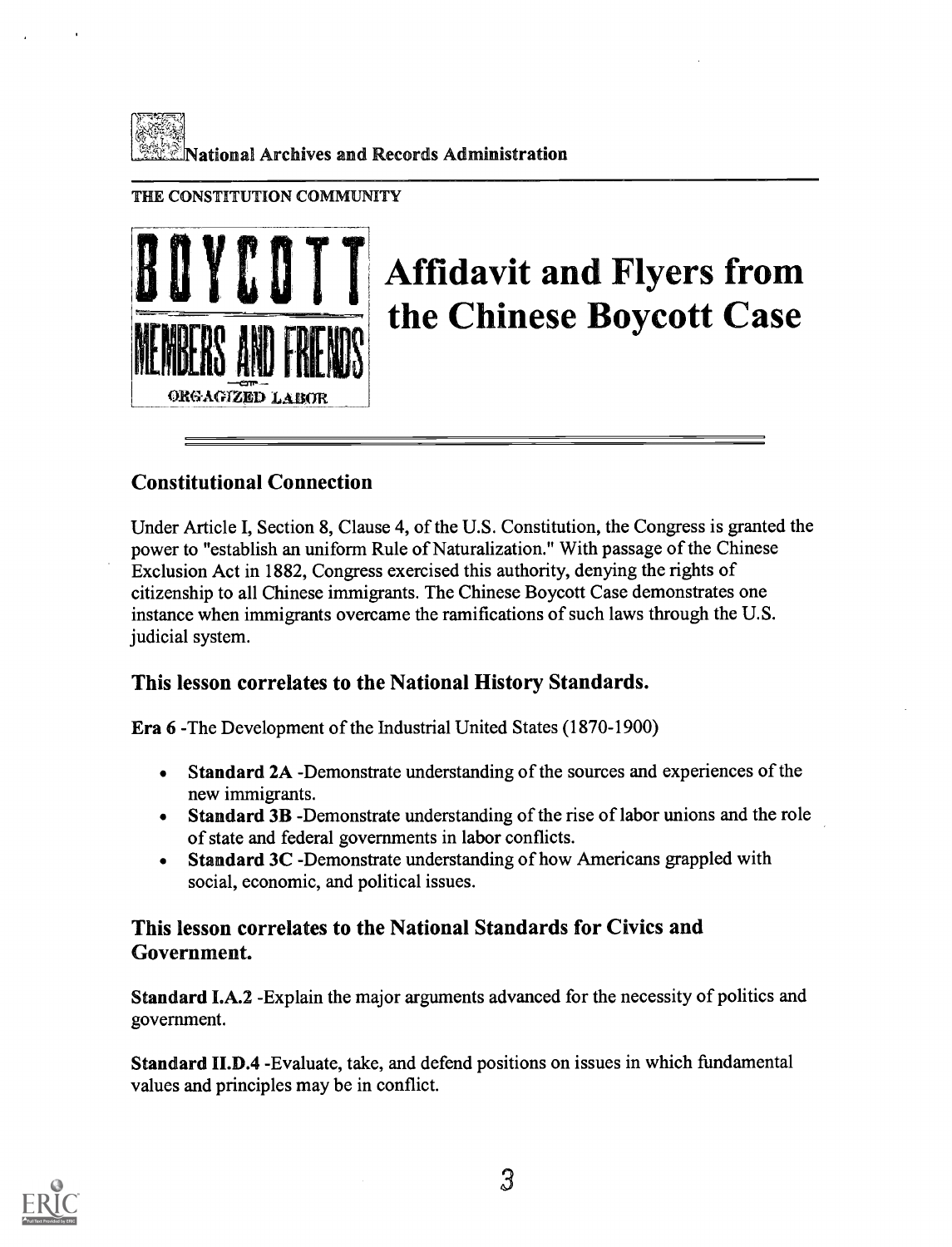#### Cross-curricular Connections

Share this document and teaching suggestions with your history, government, language arts, and math colleagues.

#### List of Documents

1. Labor union flyers promoting boycott of Chinese businesses (example 1, example 2, example 3)

2. Affidavit of Huie Pock and Quon Loy (page 1, page 2, page 3)

#### Historical Background

Although a very small number of Chinese immigrants came to the United States prior to 1850, it wasn't until news of the gold strikes in California reached China that large numbers of Chinese men, eager to earn money, sailed for "Gum San," or the "gold mountain." Western encroachment and civil unrest had led to inflation, starvation, and loss of land in southern China. Many young men emigrated to the United States as a last hope for their families. Among their occupations were mining, building the Central Pacific Railroad, laundering, cooking, farming, and, if successful, operating restaurants and becoming merchants.

Chinese men had been trapped as "coolies" or contract laborers bound for South America, Southeast Asia, and the West Indies for years before California became the more popular destination. A wage of \$1.00 per day could assist an entire family at home in China. Husbands left wives and children, and parents sent their sons. As a result, early Chinese communities in the United States were comprised almost entirely of bachelors. In 1850, approximately 450 Chinese men entered California; in 1852, 2,716 more arrived; and in 1852, 20,000 Chinese men crossed from China to the Pacific Northwest. By 1880, the ratio of male to female Chinese immigrants was approximately 20:1. They lived and worked in Chinatowns, in groups according to their district or region and dialect.

The early Chinese immigrants were begrudgingly accepted by Americans and were not the immediate targets of animosity or violence. However, taxes aimed at foreigners made earning wages difficult. California passed the foreign mine tax in the 1850s, which directly affected the majority of the Chinese immigrants who were working in the mines. In addition, they were required to pay an alien poll tax of \$2.50 per month until 1862, when it was declared unconstitutional.

Additional discriminatory legislation the Chinese faced during the latter half of the 19th century pertained to segregated schools, lodging ordinances, laundry licensing fees, prohibition of intermarriage with whites, and bans from sections of cities. In 1854, a California judge's ruling barred Chinese immigrants from testifying in court after the testimonies of Chinese witnesses resulted in the murder conviction of a white man. The judge reversed the verdict citing the Criminal Act of 1850, which had previously

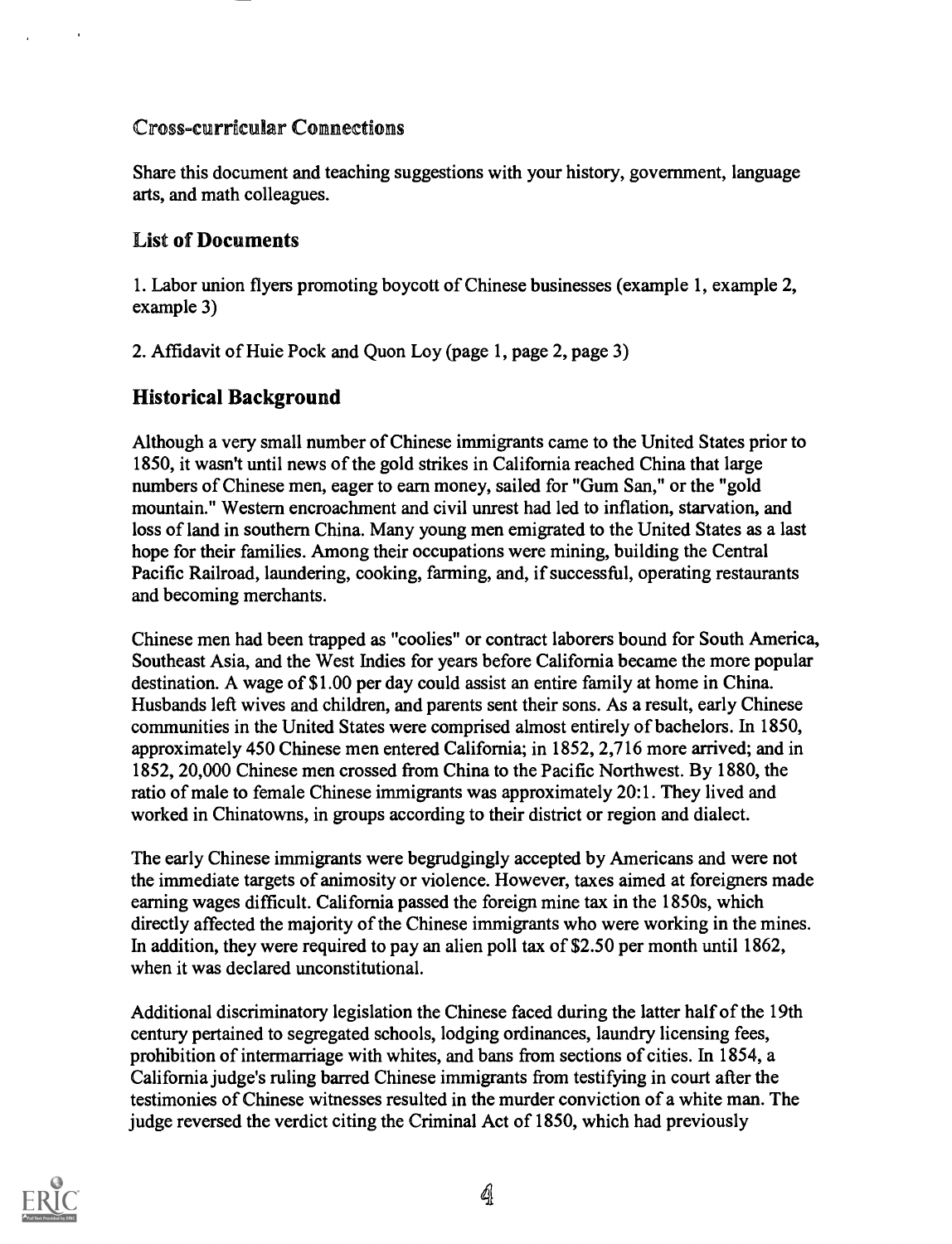prohibited blacks, mulattos, and Indians from testifying for or against a w hite man. By 1855 Chinese merchants began organizing to protest these and other discriminatory acts. Eventually this organization became known as the Chinese Consolidated Benevolent Association, or the Chinese Six Companies. The Chinese Six Companies settled arguments within their own community, negotiated between the Chinese people and the federal and state governments, and hired lawyers to challenge unfair practices in court.

The main sources of anti-Chinese sentiment during this time were workers' groups who described the influx of Asian workers to the United States as "yellow peril." In addition to widespread intolerance for people of color, many labor groups held that cheap immigrant labor would lower wages for American workers. In the 1870s, the Anti-Coolies Association and the Supreme Order of the Caucasians ran boycotts of Chinese businesses and laborers and caused riots in Chinatowns across the West. Many immigrants returned to China, while others fled to San Francisco, home to the largest Chinese community and Chinatown in the United States.

Fueling the anti-Chinese sentiment in the United States was the widespread economic depression of the 1870s. It was believed that overcapitalizing of railroads contributed to the Panic of 1873, and as a result the railroads, big businesses, and the Chinese laborers became targets. The public, upset with big business excesses and rampant unemployment, supported early labor organizations such as the Workingman's Party led by Denis Kearney, himself an Irish immigrant. Their particular scapegoat was the Chinese immigrant. In 1877, the Workingman's Party led several violent demonstrations in San Francisco alone.

Some courts did oppose attempts to harass and discriminate against the Chinese. In one San Francisco case, a judge denounced a ruling by the Board of Supervisors that required male prisoners' hair to be cut within one inch, unofficially referred to as the "Queue Ordinance." The judge described it as spiteful legislation intended to discourage immigration. He ruled that such a hair-cutting law purposely aimed at the Chinese, which was not enforced against any other prisoners, violated the Civil Rights Act of 1870, the 14th Amendment, and the Burlingame Treaty. However, local courts could not prohibit federal legislation such as the Chinese Exclusion Act, which, when passed in 1882, became the most devastating of all anti-Chinese legislation. It barred Chinese from entering the United States for 10 years, allowing only Chinese merchants, teachers, students, or travelers in, and only under strict regulations. It also required Chinese already residing in the United States to have a permit to reenter the country, and it granted all Chinese permanent alien status; this meant they could not become citizens. The Chinese Exclusion Act was extended two times, once in 1892 for an additional 10 years, and again in 1902 for an indefinite time period. It was finally repealed in 1943.

As Chinese workers who remained in the United States migrated eastward for work, discriminatory legislation and a poor economic climate accompanied them. Thus, they continued to be scapegoats for anti-immigrant labor organizations. The featured documents, an affidavit by two Chinese merchants in Butte, Montana, and the

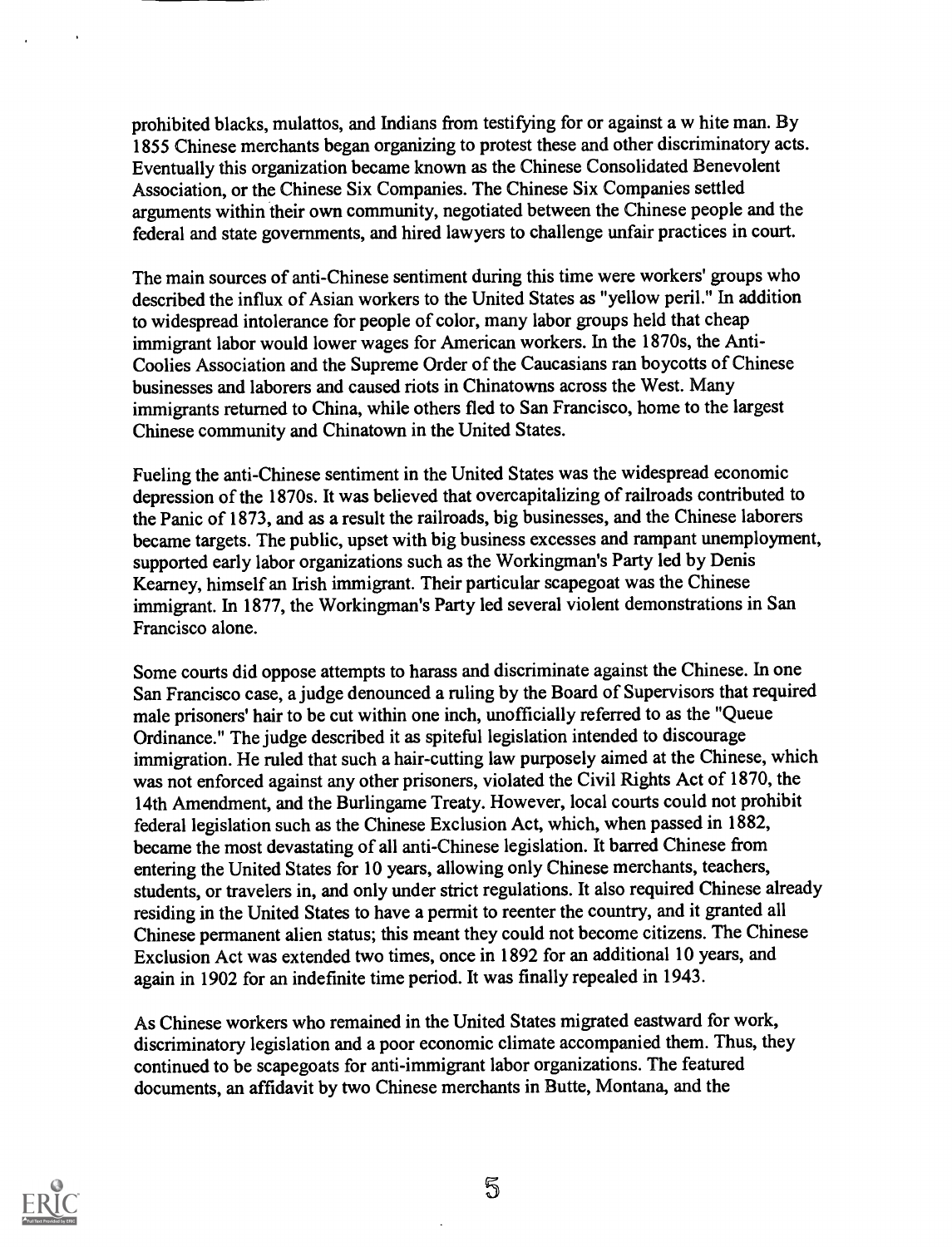corresponding trade union flyers calling for a boycott of Chinese businesses in Butte, are evidence of the existence of this activity outside of California.

In 1884, labor unions in Butte ordered Chinese immigrants to leave town, with no results. In 1891-92 and again in late 1896 during another nationwide depression, the labor unions boycotted Chinese-owned businesses as well as businesses employing Chinese, blaming the immigrants for the adverse economic climate. Union flyers promoting the boycott, several of which are featured as document 1, were one means of notifying members and encouraging the general public not to patronize these establishments.

While many Chinese fled Butte, some merchants retaliated in federal court. In *Hum Lay*, et al. v. Baldwin , also known as the Chinese Boycott Case, an injunction to stop the boycott was sought by Chinese merchants. The court paperwork lists 132 Chinese names. The affidavit of Huie Pock and Quon Loy, testimony in this case, is the second featured document. The case was heard in the Circuit Court of the United States, Ninth Circuit, District of Montana, and contrary to the prevailing public attitude of the time, the court ruled in favor of the Chinese plaintiffs. The defendants were "enjoined and refrained from further combining or conspiring to injure or destroy the business of the said complainants or any of them and from threatening, coercing or injuring any person or persons becoming or intending to become patrons of said complainants." The Chinese also recovered costs of \$1750.05 from the defendants for fees and expenses. The relief sought was injunctive, which is an equitable remedy, so the court "sitting in equity" rather than "at law" provided relief in the form of prohibiting (enjoining) certain behavior (injunction) or causing the defendant to perform certain actions (specific performance) rather than money damages. In other words, the federal court listened to the grievances of a hated minority and ruled based on fairness rather than race. The union was ordered to stop their activities.

#### Resources

Daley, W. The Chinese Americans . New York: Chelsea House, 1987.

Yu, C. Y. Who are the Chinese Americans? In Gall, S. & Natividad, I., eds. Reference Library of Asian America, Vol. 1, pp. 41-62. Detroit: Gale Research, Thompson Publishing, 1996.

#### Teaching Activities

#### Interpreting the Documents

1. Divide students into small groups and assign each group one of the three union flyers. Direct students to study their flyers and answer the following questions: What type of document is this? What was the document's main message? Who was the advertiser/author? Who was the intended audience? What could the motivation behind the message have been?

What words are unfamiliar? Allow each group to share its findings with the whole class

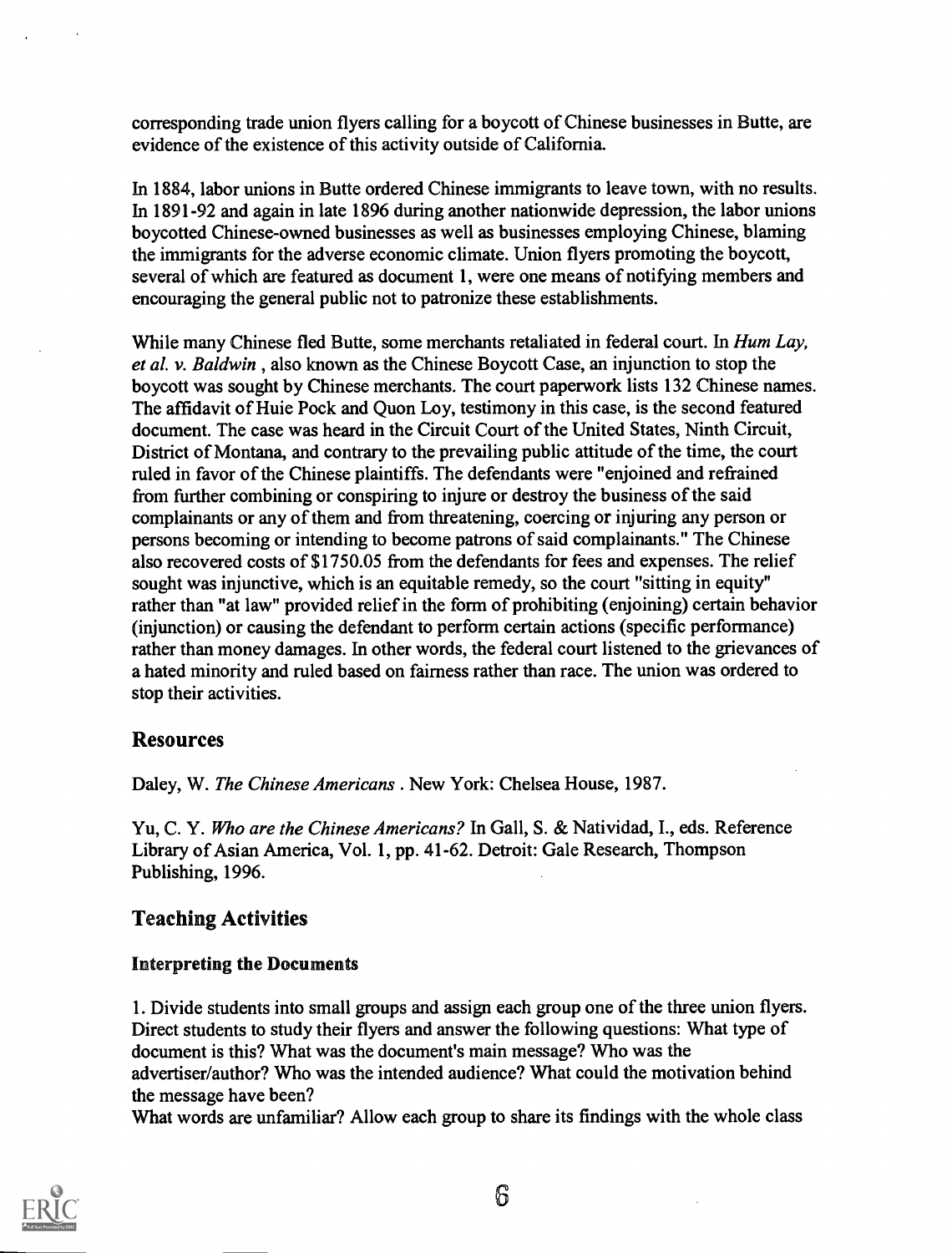and clarify unfamiliar vocabulary terms. Initiate a discussion of labor unions' antiimmigrant, and in this case anti-Chinese, sentiments and activities.

2. Instruct students to answer the following guiding questions while reading the affidavit. (This document may be challenging for younger students to comprehend independently because of its vocabulary and length. Most would benefit from a whole-class approach to the affidavit.)

What type of document is this? When and where was it created? Who initiated it? Toward whom were the claims directed? Where were the complainants from originally, and where were they residing at the time of the document? In paragraph 1, what did they accuse the defendants of having done? In paragraph 2, what additional claims did they make?

Lead a class discussion of the document contents. Ask students to explain whether or not they think the Chinese men had a justifiable case. On the board or overhead transparency, compile a list of Huie Pock's and Quon Loy's specific complaints and the defendants' potential responses to these complaints. To summarize, direct students to assume the roles of Huie Pock or Quon Loy and write letters home to China describing the difficulties they are encountering in Butte, Montana.

#### Courtroom Simulation

3. Create your own courtroom drama by staging a simulation of the Chinese Boycott Case in your classroom. Assign students to the roles of judge, attorneys (Messrs. Sanders and Sanders for the complainants), complainants, and several of the defendants. Challenge other students to create the following roles as witnesses for the complainants: other Chinese merchants, representatives from "scab" or unfair houses, a local employer of a Chinese worker. Additional witnesses for the defense might include unemployed union and nonunion workers, local Butte merchants, and various patrons of Butte businesses. Instruct each student to write a character sketch for his or her role that includes information about the character's potential economic and family situations and opinion on the boycott. If possible, refrain from revealing the judge's actual ruling in the case until after the simulation, but do provide some direction to both sides in preparing their cases.

#### Immigration Data and Statistics

4. Chinese immigration was only one part of a much larger immigration wave during the 19th century. During this time millions of Europeans, first from the northern and western countries and then from the southern and eastern ones, entered the United States on its eastern shores. Instruct students to collect data (or provide for younger students) and create pie charts or bar graphs for U.S. immigration figures for designated periods of

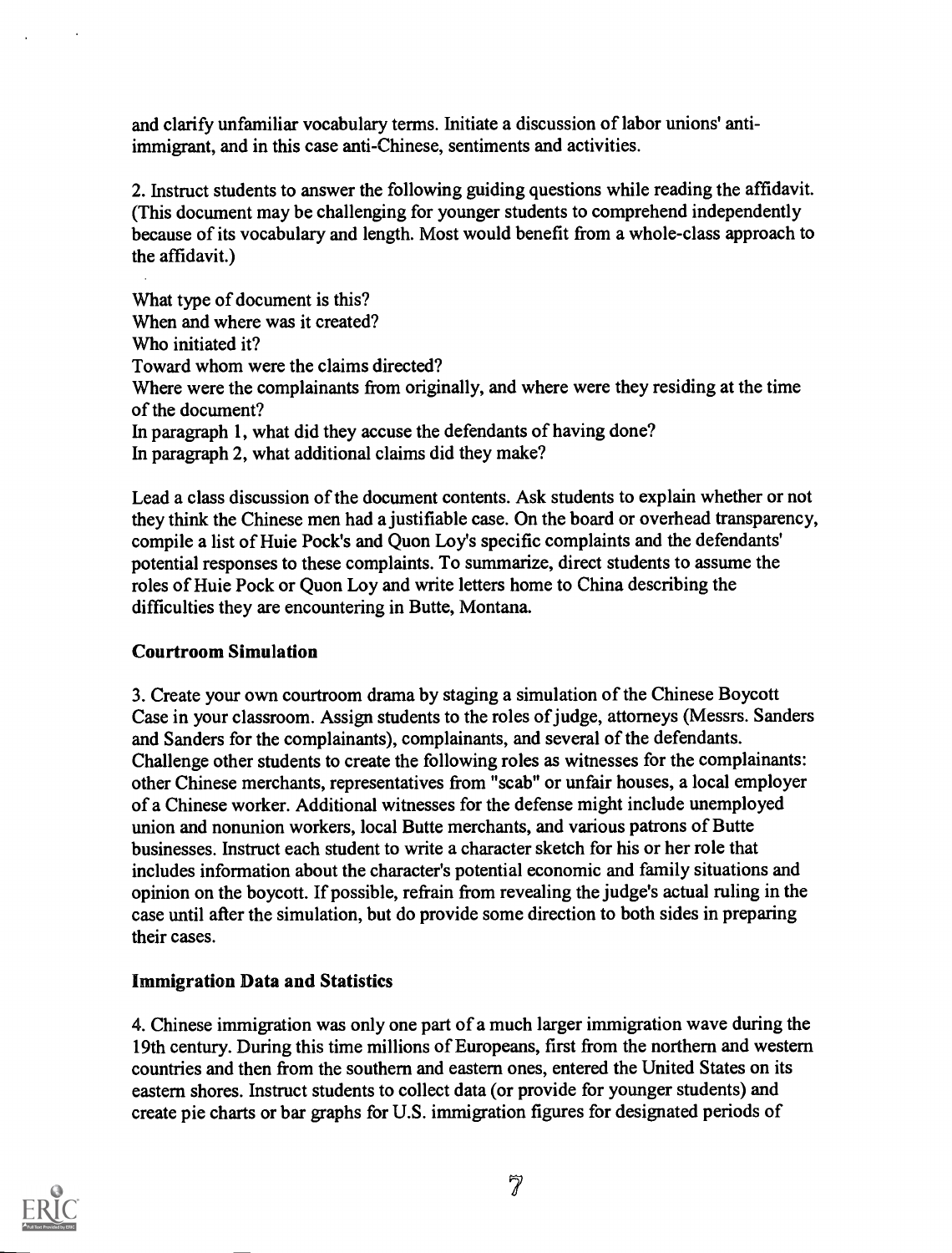time. In order to be able to compare charts, predetermine parameters such as 1) the years or time periods to be reflected, 2) classification of immigrants by country, continent, or region, 3) color-coding immigrant classifications, and 4) scale or size of the graphs. The Immigration and Naturalization Service Web site <http://www.ins.usdoj.gov/graphics/ index.htm>is a source for recent immigration statistics. Check the Census Bureau Web site <http://www.census.gov/> for additional information from Population of the Largest Cities and Other Urban Places in the United States: 1790 to 1990. While these tables do not provide specific country-of-origin information, they clearly exhibit the rapid population growth of U.S. cities during the late 19th and early 20th centuries.

#### Legislation Timeline

5. While the Chinese Exclusion Act was directed solely against a single ethnic group, it was one of many laws passed regarding immigration. It was preceded by the Burlingame Treaty and followed by others such as the Emergency Quota Act of 1921, the Immigration and Nationality Act of 1965, and the Immigration Act of 1990. Direct students to research previous and current immigration legislation and assemble a timeline of major policies and laws. If class time is a constraint, divide students into groups and focus them on different historical periods. Assemble one large classroom timeline from their separate findings.

#### Compare and Contrast

6. The Chinese were not the only immigants subject to discriminatory acts over the last century. During periods of economic strife it is not uncommon for a country's native citizens to target recent immigrants as scapegoats. Mexican immigrants have been affected this way over the course of the 20th century, particularly during the Great Depression of the 1930s, by "Operation Wetback" in 1954 and "Operation Jobs" in 1982, and by California's Proposition 187 in the 1990s. Using print and electronic sources, instruct students to research one of these examples and to compare and contrast the surrounding circumstances to those of the Chinese laborers' experiences. Presentations can be in written or graphic form.

#### The Chinese Exclusion Act and NAIL Research

7. The Chinese Exclusion Act (1882) was the first law to bar a group's immigation on the basis of race. Provide students with information on the main provisions of the act and its subsequent extensions, which remained in effect until its 1943 repeal. To extend the students' study, direct them to do a NAIL Standard Search <http://www.nara.gov/nara/ nail.html> under the keywords "Chinese Exclusion Act" specifying only descriptions linked to digitized copies. The search will result in 275 documents surrounding Chinese immigrant issues that will be listed in a table. Students should focus on a particular person and summarize the document or documents surrounding the case as done in Activity 2. To save time (or for younger students), searches may be narrowed down to cases involving 1 to 50 documents by using any of the following keywords: twelve

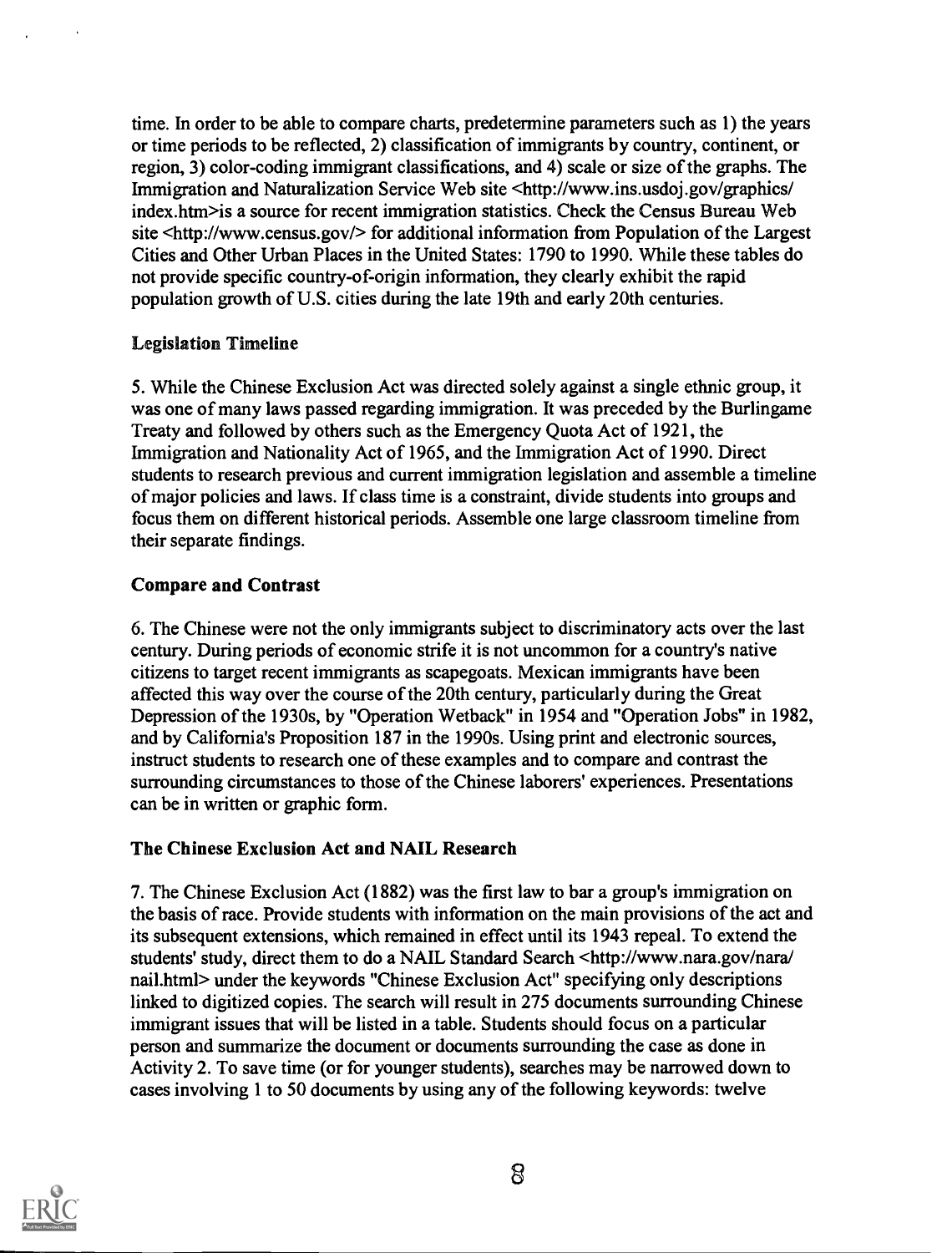Chinese men; Chinese Exclusion Act and reentry; Louie Jock Sung; Lee See Nam; James Wong Howe; Wong Foe Kwong; Chin Wing; Lee Wong Hing; or Lock Deon.

The documents included in this project are from Record Group 21, Records of the U.S. Circuit Courts. They are available online through the National Archives Information Locator (NAIL) <http://www.nara.gov/nara/nail.html>database, control numbers NRIS-21-CCBUTTE-CIVIL40-EXHIBITS and NRIS-21-CCBUTTE-CIVIL40-AFFADAVITS. NAIL is a searchable database that contains information about a wide variety of NARA holdings across the country. You can use NAIL to search record descriptions by keywords or topics and retrieve digital copies of selected textual documents, photographs, maps, and sound recordings related to thousands of topics.

This article was written by Mary Frances Greene, a teacher at Marie Murphy School, Avoca District 37, Wilmette, IL.

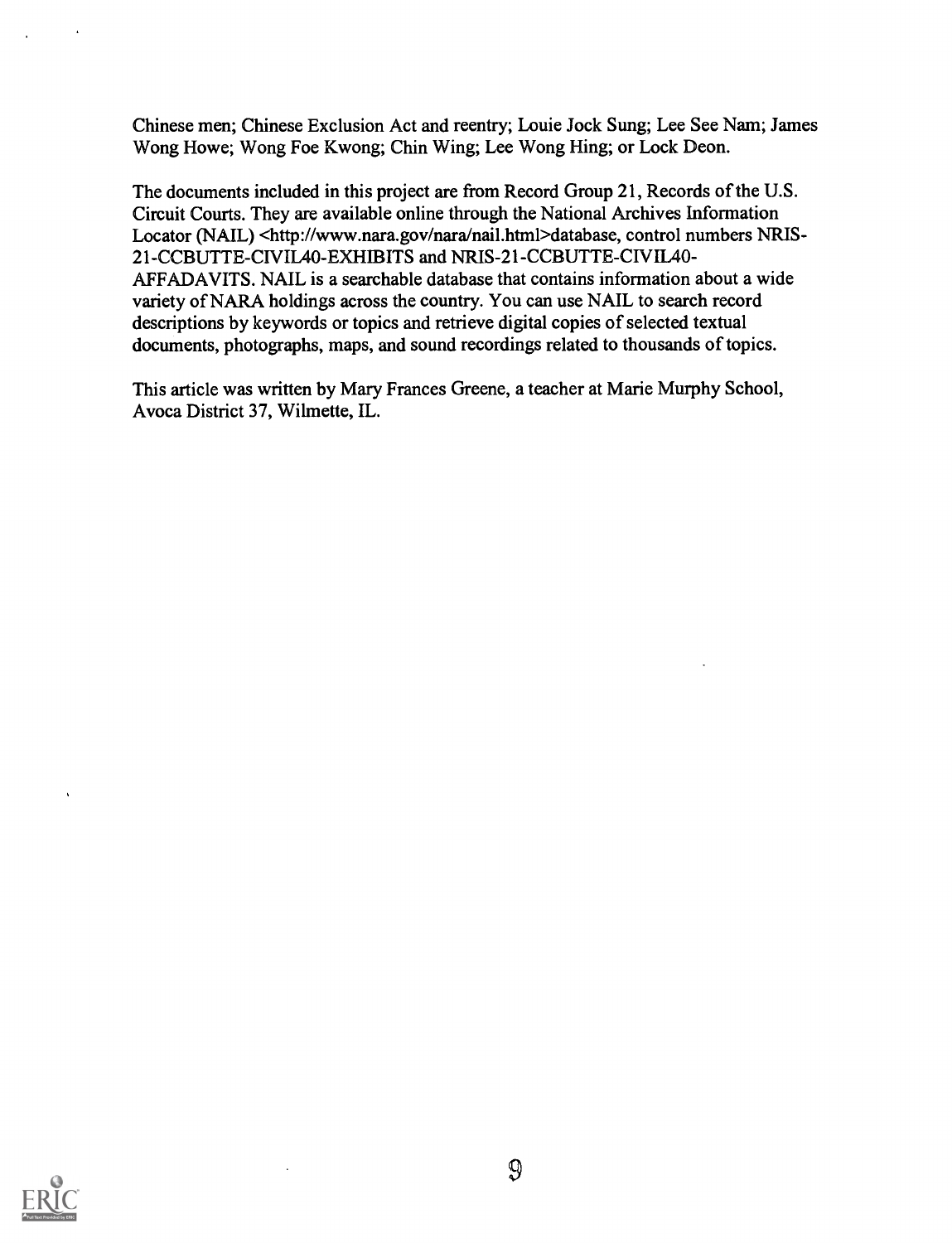A General Boycott has been declared upon all CHINESE and JAP-**ANESE Restaurants, Tailor Shops** and Wash Houses. Also all persons employing them in any capacity.

All Friends and Sympathizers of Organized Labor will assist us in this fight against the lowering Asiatic standards of living and of morals.

# AMERICA VS. ASIA

Progress vs. Retrogression

Are the considerations involved.

ORDER OF **Silver Bow Trades and Labor Assembly** 

and Butte Miners' Union

Document 1: Labor union flyers promoting boycott of Chinese businesses, Example 1

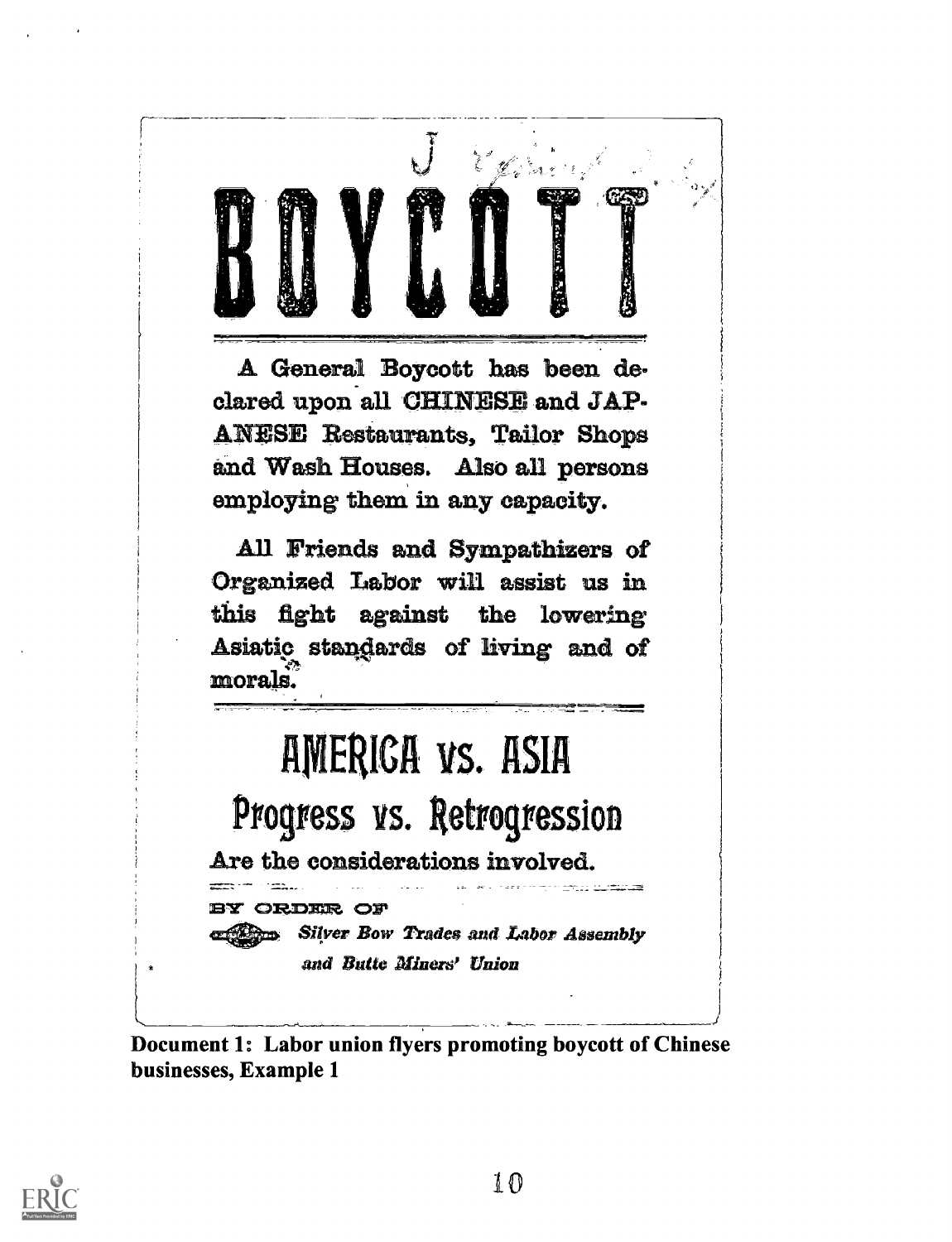



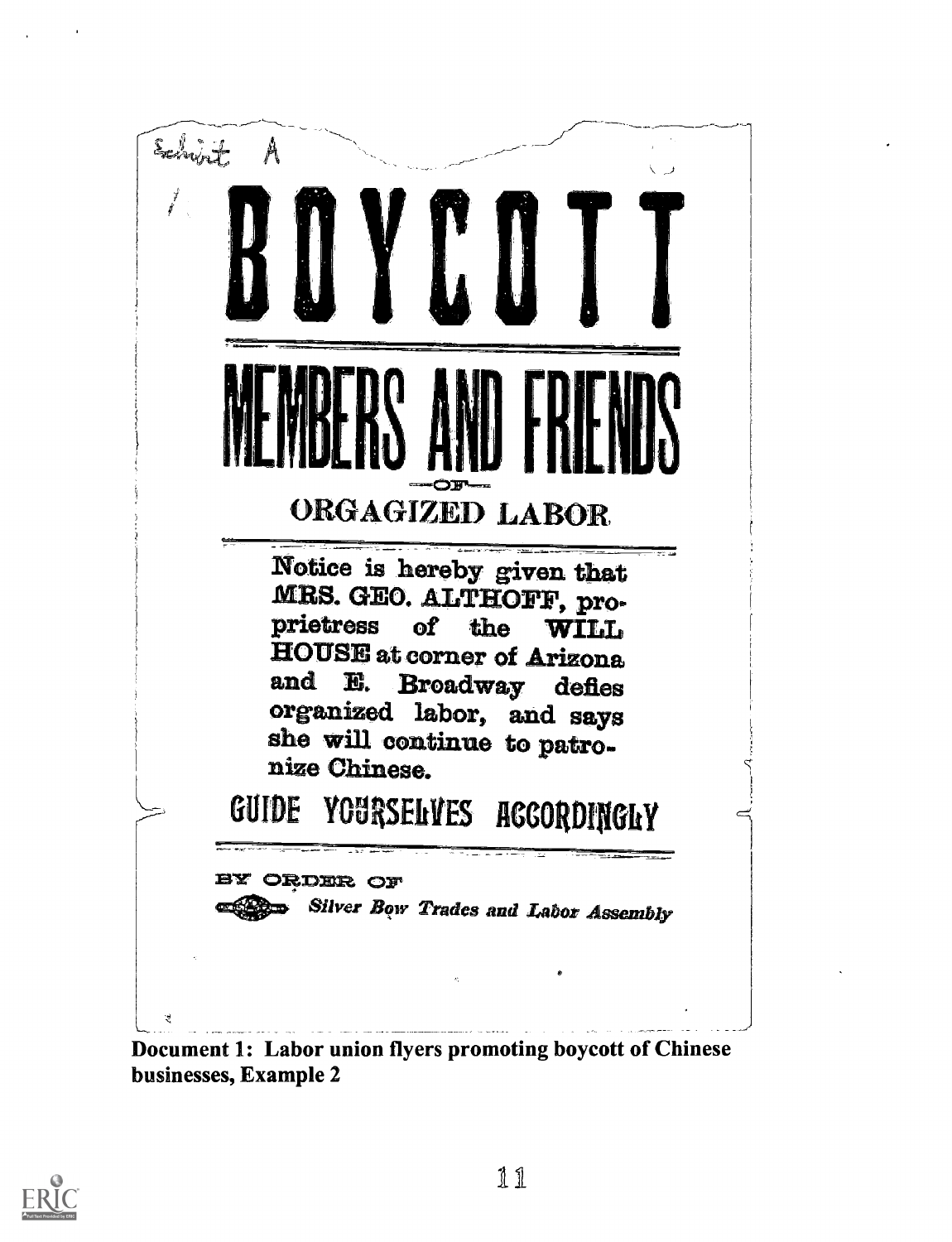

Document 1: Labor union flyers promoting boycott of Chinese businesses, Example 3

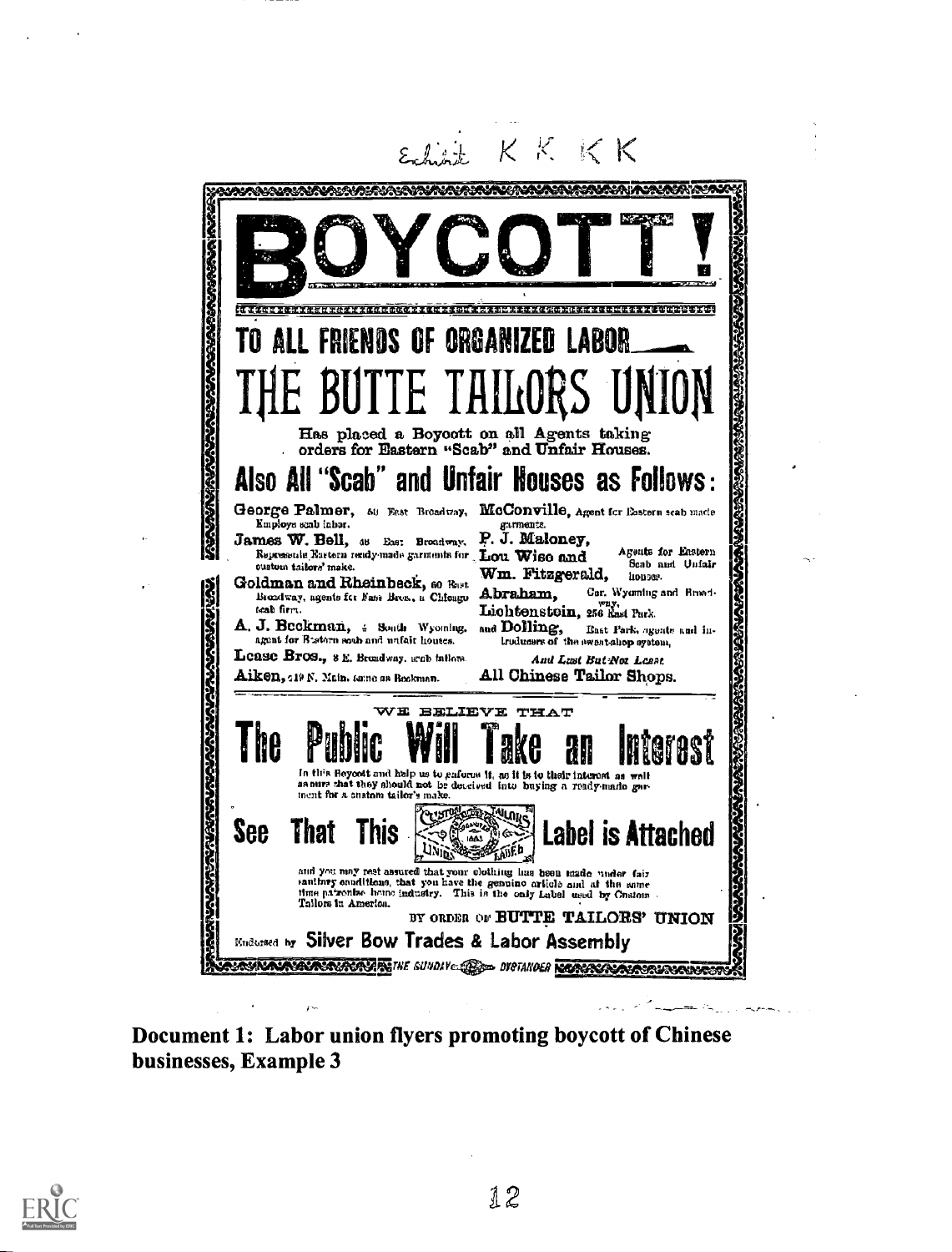In the Circuit Court of the United States, Winth Circuit, District of Mortura.

------------000000000----------

Hum Fay, Dear Yick and Hum Tong

and Huie Pock.

Complainants.

va.

Frank Baldwin, Griffith E. Taylor, George Morehart, George B. Walters, P. H. Burns, Ed. Marchand, H.C.<br>Morgan, M. J. Geiger, Louis Schaffer, Harry Lagalla<br>Charles Slayton, J.W Huffman, George W. Morgan<br>Frank P. Weldon, Fre are unknown, Defendants.

------------00000--------------

 $ac.$ 

United States of America, District of Hostana,<br>County of Levis and Clarke.

Now come Huie Pock and Quen

"Loy, and say, each for himself, and not one for the other, upon oath: That he is a subject and citizer of the Empire of China, of Chinese descent, and is more than thirty years of age, and resides at Butte in Silver Bow County, State of Montana. That by the concerted and joint action of the defendants and their confederates, he knows of the conspiracy and combination in the bill of complaint in this action set forth and described; that for the last three months and more, said defendants or some of them have been engaged in carrying or causing to be carried the banners and pictures, transparencies, mottoes and floats through the streets in the City of Butte aforesaid, in conspicuous and prominent places in the presence of large numbers of the inhabitants thereof, and persons therein; that the same are defanatory and libelous of all persons of Chinese descent, and were so designed and intended to be done to excite the animosity of the citizens of said Butte to ards the complainants in this astion, and others of Chinese decesst, and that they do so excite animosity and malice against persons of Chinese nutivity  $\mathbb{C}$ 

Document 2: Affidavit of Huie Pock and Quon Loy, Page 1



Ťμ.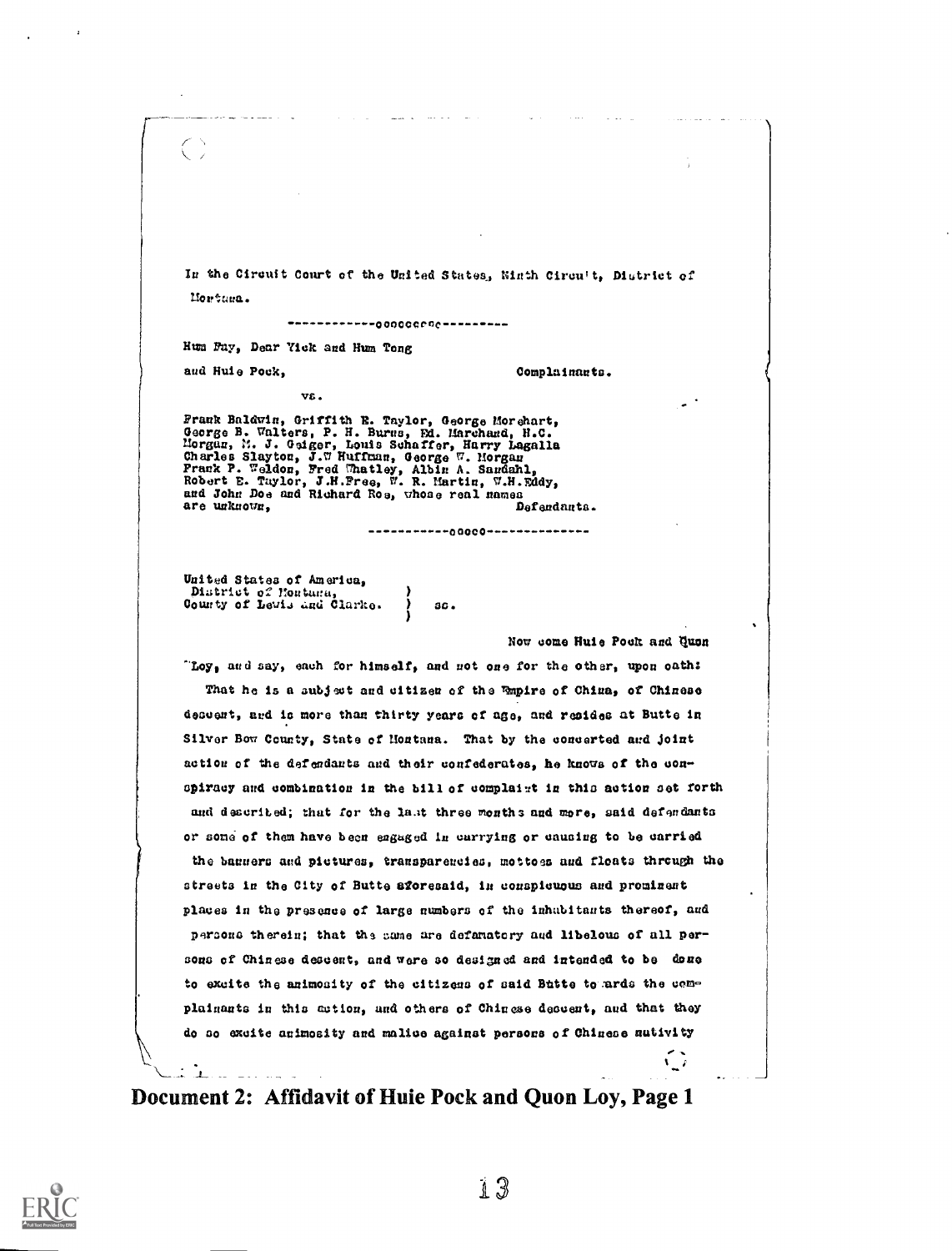2

and descent, and that certain of said defendants by the procurement of said defendants and others as affinats believe, have for the last three mosthe, or thereabouth been standing, and yet continue to stind upon the side walk in front of, or in the immediate vicinity of divers and sandry places of business of the complainants and other Chinese, accosting the patress of said Chinese, advising them that the said place of business of auch Chinese ar boycotted, and directing that they refrain from patronizing them.

And affiants further say that the parties carrying said banners and so maintaining the system of espionage ov r patrons of the complainants and others of Chinese descent and mativity, receive wages therefor, paid as affiants are informed and believe, by the defendants and other contributing thereto; and that said defendants, and their aidors and abettors, agents, servants and others have threatened and endeavored to coerce persons intending to become patrons of the said complainants and other Chinese from patronizing such Chinese, and have caused, and do cause to be published in the newspapers of said County of Silver Bow, motices that the said Chinese in said City of Butte are boycotted and to circulate dedgers, assuming to direct all persons not to patronize the Chinese aforesaid; that as a result of the actions aforesaid the business of the said complaisants and others of Chinese descent have been seriously inpuired, and are likely to be wholly destroyed if the same shall contimue, and that the said defendants and others yet continue to and do threaten to continue the unlawful acts aforesaid, and as affiants are informed and believe in consequence of the said conspiracy and combination divers and dundry murders of persons of Chinese descent and mativity and subjects of the Rapine of China, being alien residents of said County of Silver Bow, have been maliciously committed. And affiants say that the injury and damage to the said complainunts resulting from the combination and conspiracy of the aforesaid aufundants, cannot be so measured by proof as that there is for a redress thereof, a plain, speedy or adequate remedy at law; and that for the redress thereof a multiplicity of suits would be required.

Document 2: Affidavit of Huie Pock and Quon Loy, Page 2

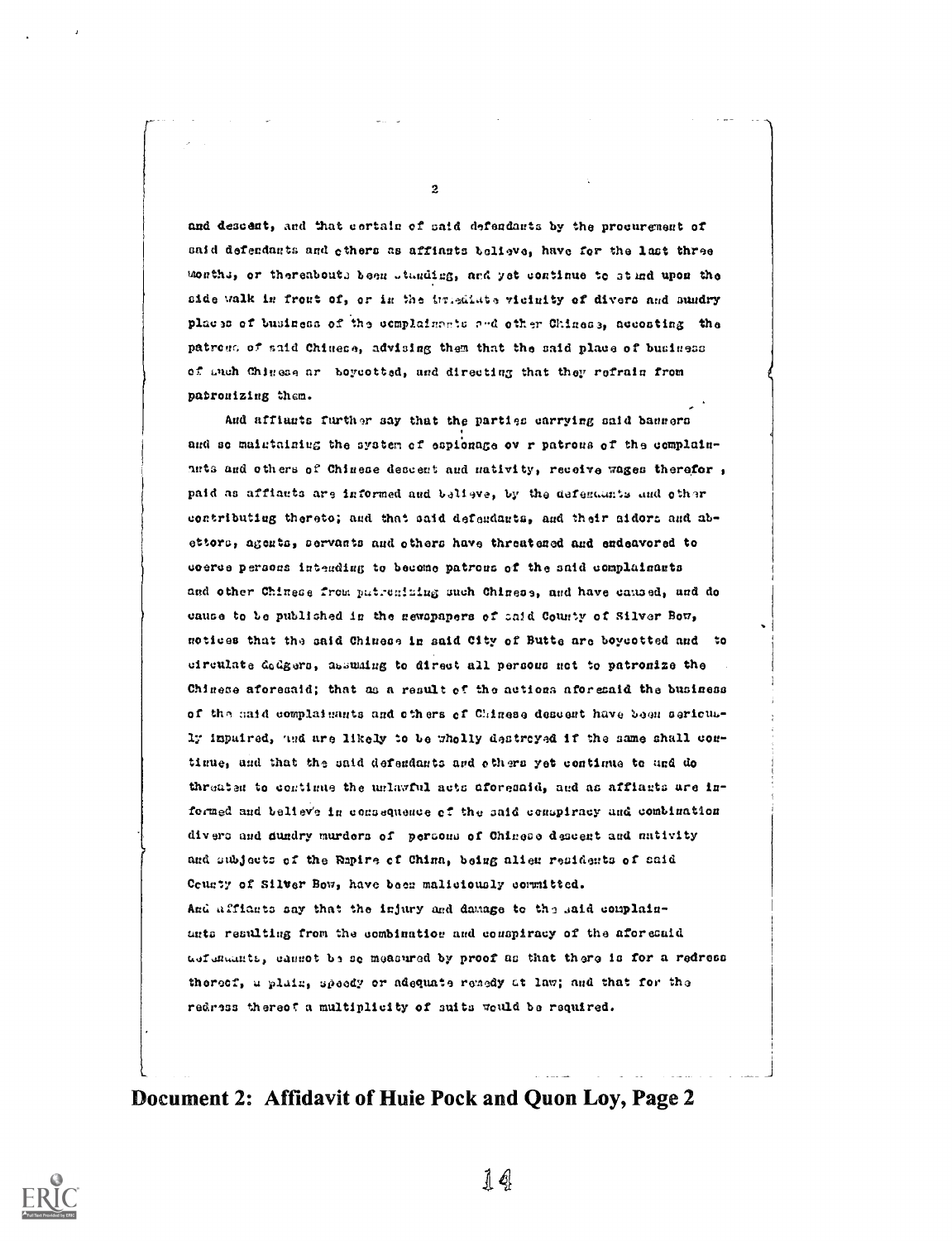$\bigcirc$  $\mathbf 3$ Hui Pock 2nos Loy Subscribed and swern to before me this 15th day of April, 1897,-Public yn Francis Joseph 10 -<br>Ceile MSWishich clacks mili Nontana. Document 2: Affidavit of Huie Pock and Quon Loy, Page 3